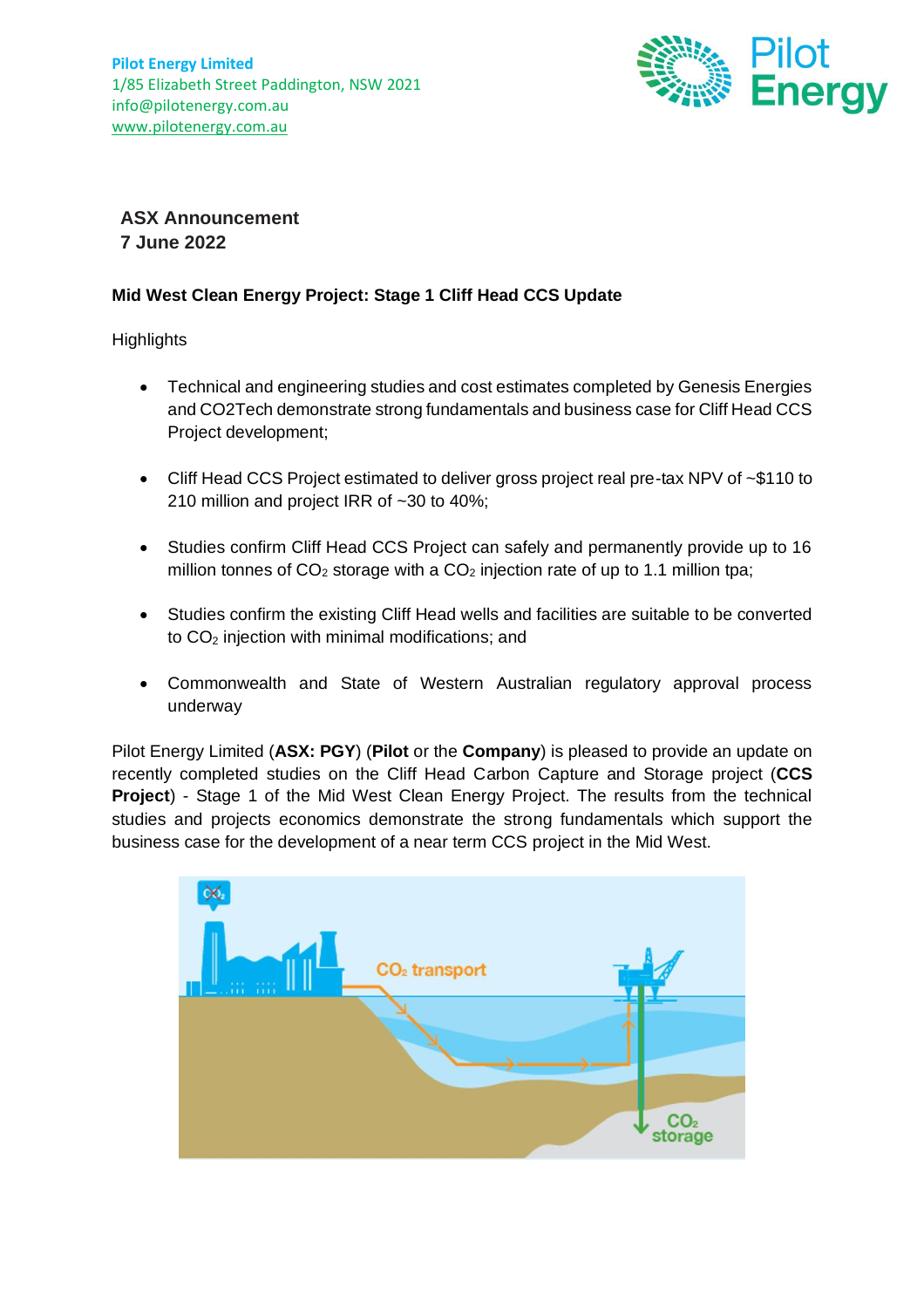

Stage 1 of the Mid West Clean Energy Project involves the conversion of the Cliff Head oil field from oil production to a CCS project. Recent technical studies and economic analysis has confirmed the commercial viability of providing CCS services to the Mid West. The technical studies also indicate sufficient scale in the offshore permits held by Pilot to provide CCS services in parallel with permanently storing  $CO<sub>2</sub>$  produced during Stage 2 and Stage 3 of the Mid West Clean Energy Project.

# **CCS Resource Assessment**

Technical studies completed by CO2Tech have confirmed the significant  $CO<sub>2</sub>$  storage potential of both the Cliff Head production license (WA 31-L) and the WA-481-P exploration license areas with a total 10.8 million tonnes 2C Contingent resources and best estimate Prospective resources of 80.4 million tonnes.

| Contingent<br><b>Storage</b><br><b>Resource</b>                                             | 1C   | 2C   | 3C    |  |
|---------------------------------------------------------------------------------------------|------|------|-------|--|
| (million tonnes)                                                                            |      |      |       |  |
| WA 481P (100% basis)                                                                        | 2.8  | 4.4  | 7.2   |  |
| WA 31L (100 % basis)                                                                        | 1.0  | 6.4  | 15.8  |  |
|                                                                                             |      |      |       |  |
| Prospective<br>Storage<br>Resource                                                          | 1U   | 2U   | 3U    |  |
| (million tonnes)                                                                            |      |      |       |  |
| WA 481P (100% basis)                                                                        | 46.2 | 80.4 | 144.2 |  |
|                                                                                             |      |      |       |  |
| *Determined in accordance with the SPE SRMS Guidelines for estimating CO2 storage resources |      |      |       |  |

## **Table 1- Greater Cliff Head & WA 481P CCS Storage Contingent & Prospective Resources\***

# **Conversion of Project Infrastructure to CCS**

Assessments completed by Genesis Energies and CO2Tech have considered the existing Cliff Head wells, pipelines and infrastructure and the necessary works required to augment and upgrade the infrastructure to facilitate  $CO<sub>2</sub>$  injection. These assessments have concluded that the Cliff Head wells, pipelines and infrastructure are suitable for conversion from oil production to CCS with minimal modifications.

The conversion of the current Cliff Head oil field production operation into a CCS operation will occur over three basic stages - Storage Reservoir Preparation, Facilities Conversion and  $CO<sub>2</sub>$  Injection Operations. Additionally, the initial  $CO<sub>2</sub>$  Injection Operations can also be expanded to both increase the  $CO<sub>2</sub>$  injection rate up to 1 mmtpa and overall storage capacity to 16 million tonnes.

The resulting capital works are summarised below across the key stages of developing the CCS Project (100% basis):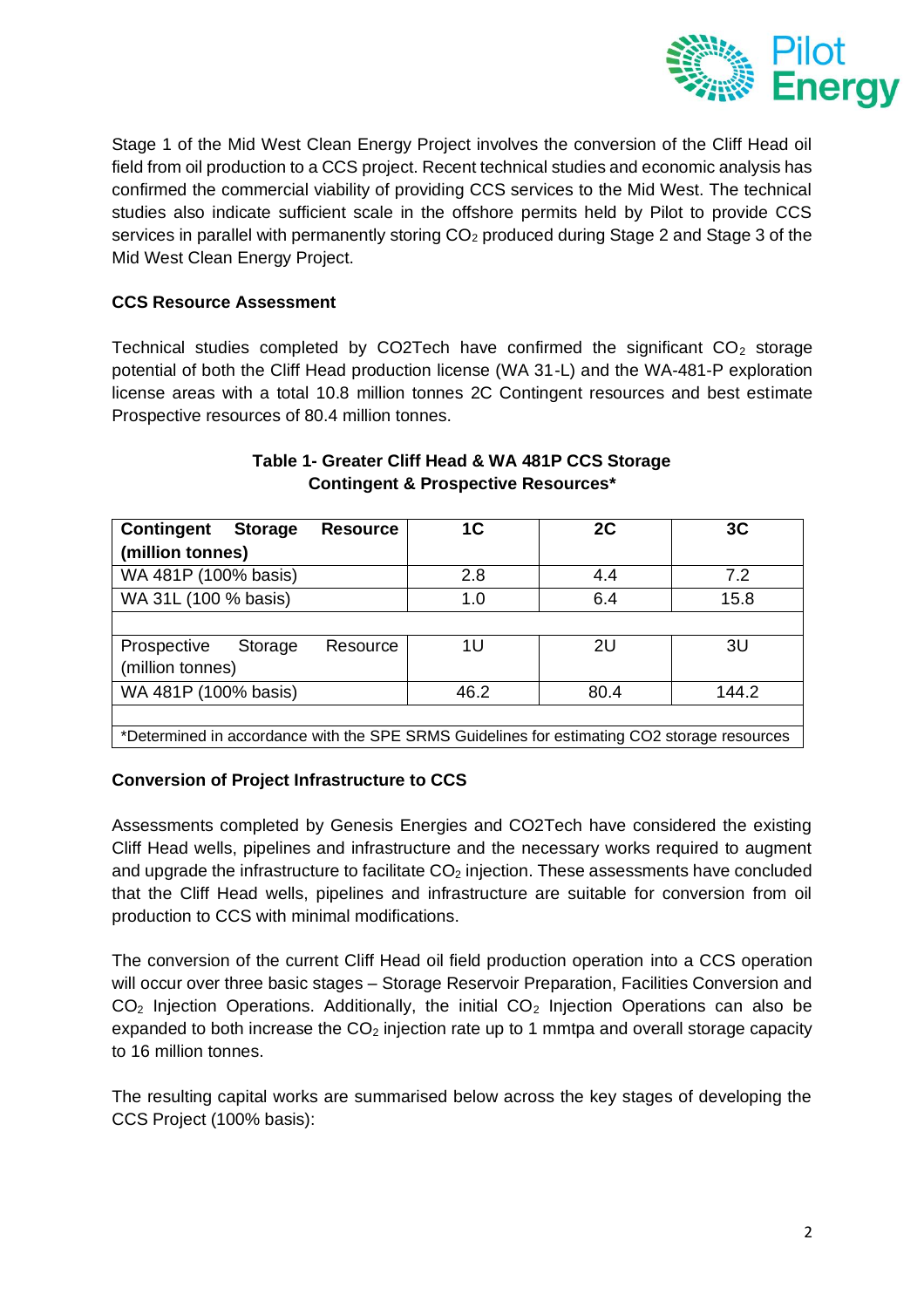

## **Storage Reservoir Preparation***:*

Prepare Cliff Head Oil Field for CO<sub>2</sub> injection. Capex: **\$**13 million Timing: 2023 (Following Declaration of WA 31-L Greenhouse Gas Formation) Duration: 36-48 months Activities: • Increase fluid handling capacity up to 60,000 bbls per day

## **Pre-CO<sup>2</sup> Injection Facilities Conversion:**

Convert existing Cliff Head production wells and facilities to CCS operations

Capex: **\$**110 million Timing: Mid-2025 Duration: 6-months Activities:

- Convert 5 existing wells to  $CO<sub>2</sub>$  injectors
- Brownfields upgrades to existing platform and pipeline

#### **Commence CO2 Injection Operations**

Commence CO<sup>2</sup> injection into Cliff Head CCS Project

Timing: 2026 Duration: ~15-years @ 550,000 tpa Activities:

- Transport supercritical  $CO<sub>2</sub>$  to CHA via existing onshore/offshore 10" pipelines
- $\cdot$  Inject supercritical  $CO<sub>2</sub>$  into reservoir through 5 existing wells

#### **Increase CO<sup>2</sup> Injection Storage Capacity/Injection Rate**

Increase storage capacity to up to 16Mt and injection rate to at least 1.1 mmtpa

Capex: \$60 million Duration: ~30-years @ 550,000 tpa / ~15-years @ 1.1 million tpa Activities:

- Deepen two existing wells
- Drill and complete 1 new injection well

#### **Indicative Key Metrics**

Miro Capital is assisting Pilot to identify strategic and/or industry partners for the Mid West Clean Energy Project and has worked with Pilot's internal team to assess the project economics of Stage 1 Cliff Head CCS. The project economics assume the CCS business provides a  $CO<sub>2</sub>$  abatement service and have been assessed based on a 550,000 tpa and 1.1 million tpa injection rate scenarios.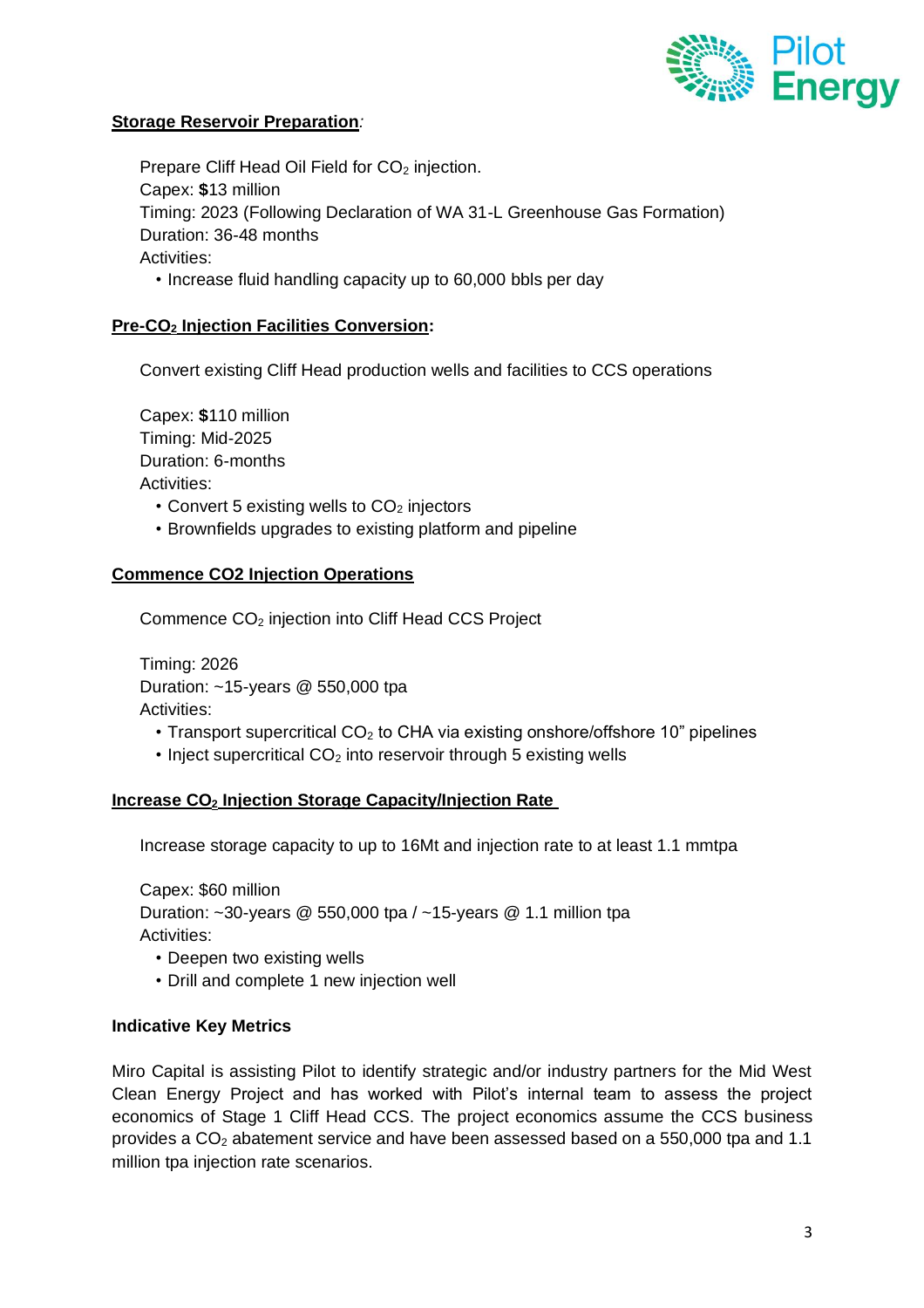

| 100% Basis, Real A\$ 2022        | Scenario #1 550,000 tpa | Scenario #2 1.1 million tpa |
|----------------------------------|-------------------------|-----------------------------|
| <b>Initial CCS Project capex</b> | \$110 million           | \$110 million               |
| Timing                           | Mid-2025                | Mid-2025                    |
| <b>Storage Expansion capex</b>   | \$60 million            | \$60 million                |
| Timing                           | ~2037                   | Mid-2028                    |
| <b>CCS project opex</b>          | $~516$ /tonne           | $\sim$ \$9/tonne            |
| <b>Project life</b>              | $~10$ years             | $~15$ years                 |
| Project NPV (pre-tax 8%)         | \$110 million           | \$210 million               |
| <b>Project IRR</b>               | $~10\%$                 | $-40%$                      |
|                                  |                         |                             |

Note: *Any forward-looking statements (including projections) contained in the 'Indicate Key Metrics' are estimates only. The indicative estimates are based on inputs from the previously advised completed feasibility studies and internal assessment of operating expenditures. Such estimates are subject to market influences and contingent upon matters outside the control of Pilot Energy and therefore may not be realised in the future.*

# **Project Commercialisation and Funding**

In parallel with the commencement of the regulatory approval process for the CCS Project, the Company is also commencing engagement with prospective third-party customers seeking near-term effective, high-quality carbon reduction solutions for their existing businesses. The Company has identified several large, long-term sources of industrial  $CO<sub>2</sub>$  emissions in very close proximity to the Project which are potential customers for the Project. The Company believes that such industrial customers will seek long-term arrangements to manage their existing and future  $CO<sub>2</sub>$  emissions thus supporting the long-term commercial utilisation of the Project. Additionally, the Company believes that these potential customers of the Project may also seek to secure equity participation in the Project as part of putting into place CCS contracts.

Concurrently with the commercialisation of the Project, the Company is also advancing plans to secure funding for the Project. The Company believes that the Project can be largely funded through a combination of long-term debt financing as well as direct equity investment in the Project through the introduction of direct project participation by Project customers or Project equity investors. In this regard, the Company is currently engaged in discussions with multiple Australian diversified industrial companies, energy producers and overseas investor groups to progress possible participation in the Project.

Given the low development and operational risk profile of the Project and the likely commercialisation of the Project through long-term contractual arrangements, the Company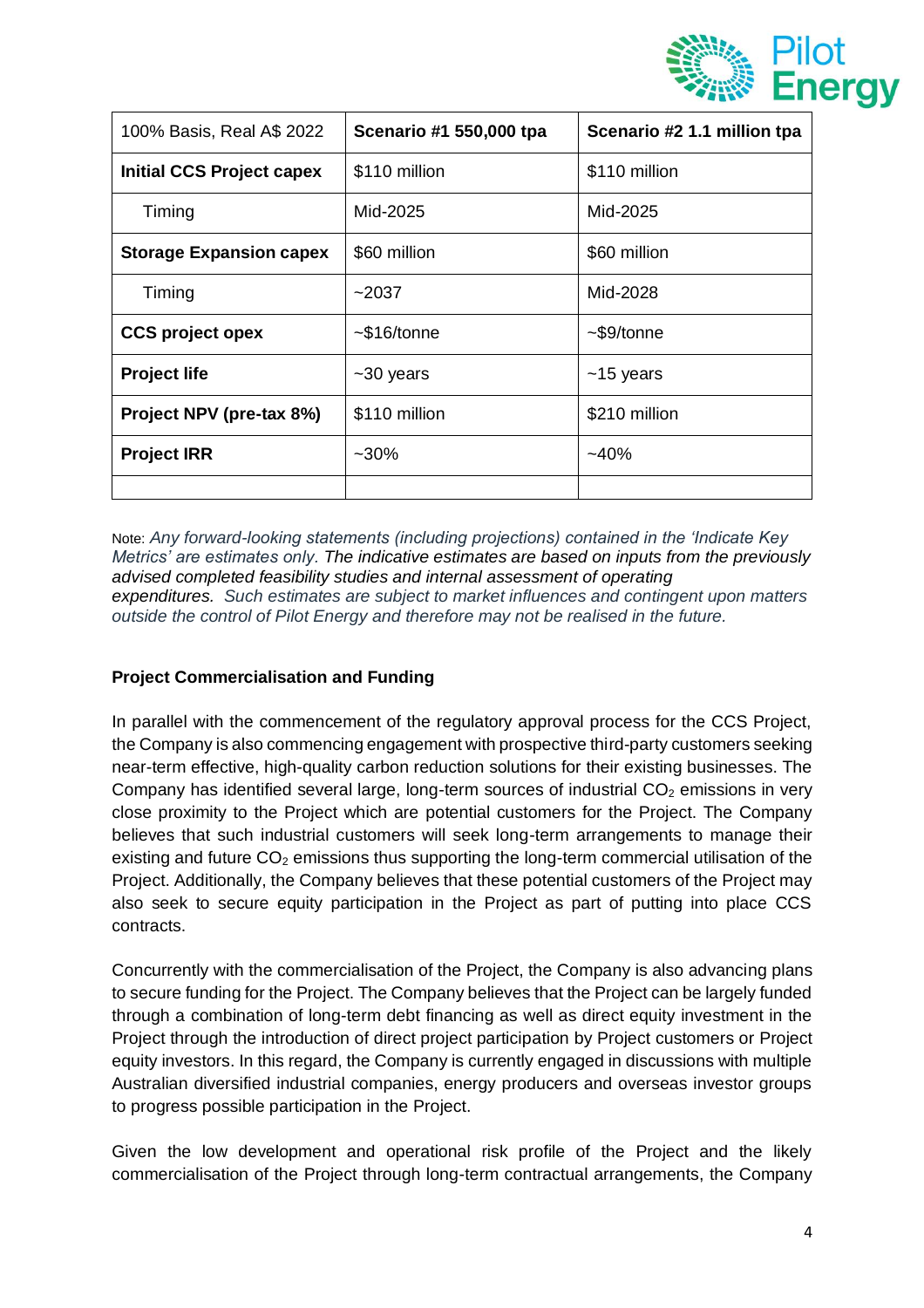

believes that the Project is likely to be significantly funded through infrastructure-style conventional long-term commercial bank debt financing. The net funding requirement for the CCS Project will be in the order of \$70 million (100% project basis, ~\$40M net to Pilot), after taking into account the net cashflow from oil production during the pre-injection phase. The majority of this funding will not be required until circa 2025. To this end, the Company has also engaged Bridge Street Capital Partners to assist the Company with the development of this funding strategy in conjunction with the commercialisation and partnering engagements being developed with Miro Capital and Reputex Energy.

Pilot Chairman, Brad Lingo commented "The Pilot team are extremely excited by the results of the technical and economic studies for the Cliff Head CCS Project. The studies demonstrate that the existing Cliff Head oil field production operation can be converted into an offshore carbon capture and storage project in a simple, straight-forward, low risk way and at a low cost."

Mr. Lingo continued "The project has very robust economics and delivers real, tangible and direct ability to reduce significant and growing  $CO<sub>2</sub>$  emissions in the Mid West region of Western Australia."

Mr. Lingo added "The project will provide a safe and permanent solution to make a material contribution to Australia meeting its greenhouse gas emissions reduction commitments."

#### **ENDS**

This announcement has been authorised for release to ASX by the Chairman, Brad Lingo and Managing Director, Tony Strasser.

#### **Enquiries**

Cate Friedlander, Company Secretary, email: *cfriedlander@pilotenergy.com.au* 

**About Pilot**: Pilot is currently a junior oil and gas exploration and production company that is pursuing the diversification and transition to the development of carbon management projects, hydrogen and integrated renewable energy by leveraging its existing oil and gas tenements and infrastructure to cornerstone these developments.

Pilot holds a 21.25% interest in the Cliff Head Oil field and Cliff Head Infrastructure, material working interests in WA-481-P and EP416/480 exploration permits, located offshore and onshore Western Australia, which form foundation assets for the potential development of clean energy projects in Western Australia.

#### Competent Person Statement:

This announcement contains information on CCS resources which is based on and fairly represents information and supporting documentation reviewed by Dr Xingjin Wang, a Petroleum Engineer with over 30 years' experience and a Master in Petroleum Engineering from the University of New South Wales and a PhD in applied Geology from the University of New South Wales. Dr Wang is an active member of the SPE and PESA and is qualified in